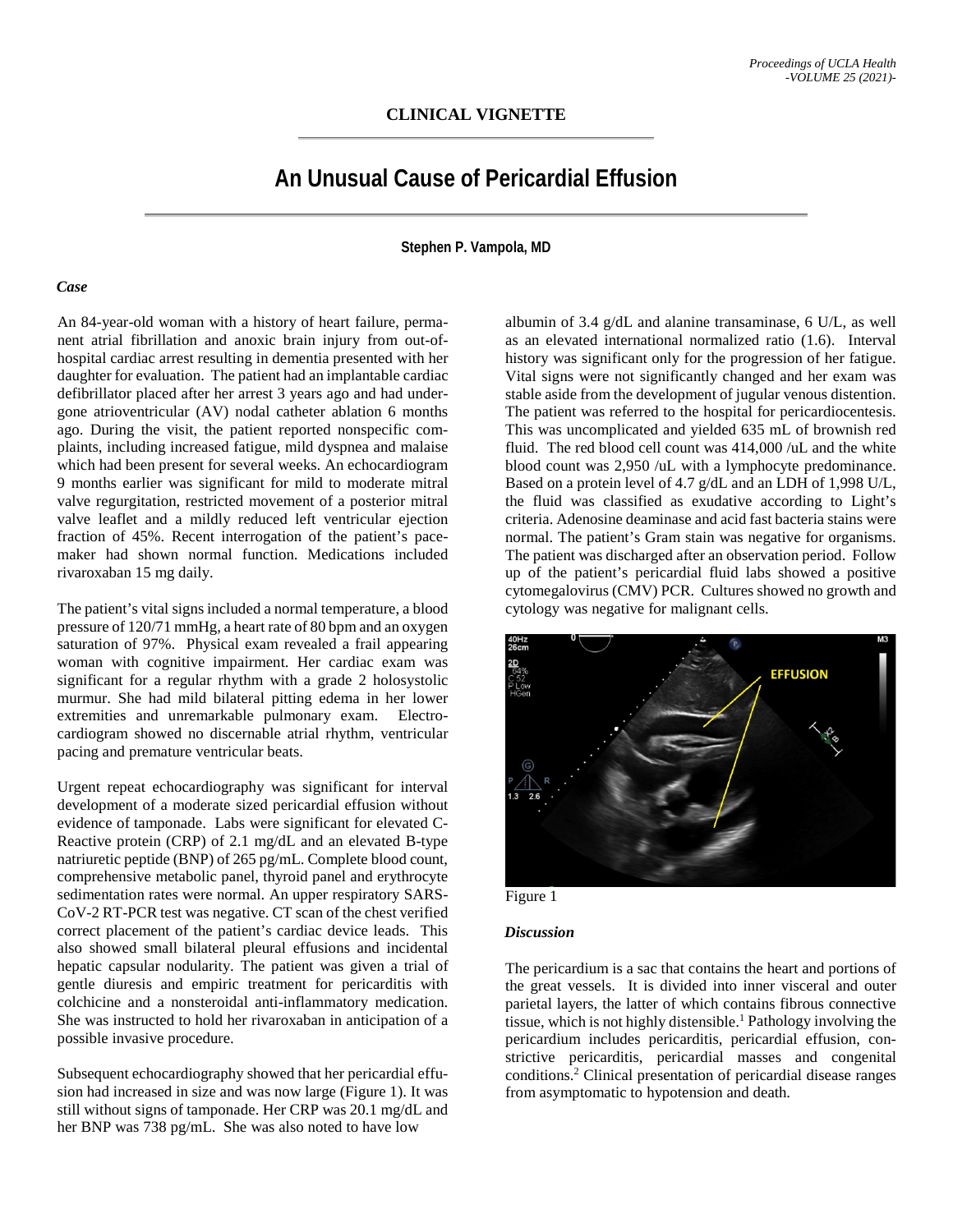Pericardial effusion is the accumulation of fluid in the pericardial space beyond the physiologic normal amount of 10-50 mL. Pericardial effusion may be classified, by the diameter of fluid, as small  $(< 10$  mm), moderate (10-20 mm) or large  $(>20$ mm).<sup>3</sup> Approximately 25-30% of large effusions are complicated by pericardial tamponade.<sup>4</sup> In this condition, after enough pericardial content has accumulated to fill a pericardial reserve volume, there is significant compression of the heart.<sup>5</sup> This compression causes impaired venous return and cardiac filling, which may lead to hypotension and death if untreated.<sup>4</sup>

Patients with pericardial effusion are generally asymptomatic or only symptomatic from their underlying etiology until early tamponade is present. Although physical examination maneuvers for the detection of pericardial effusion in the absence of tamponade have been described, <sup>6</sup> they are not reliable and are not generally used in current practice. Once tamponade has developed, a number of nonspecific physical exam findings may be present.6 These include tachycardia, hypotension, elevated jugular venous pressure with diminished y descent and pericardial rub.

Pulsus paradoxus, with abnormally large decrease in systolic blood pressure with inspiration, is the best-known physical exam finding in tamponade.

Outside of tamponade, diagnosis of pericardial effusion typically requires diagnostic testing. The most common electrocardiographic findings in pericardial effusion are sinus tachycardia, low QRS voltage and electrical alternans (periodic variation in  $QRS$  amplitude).<sup>7</sup> In patients with cardiac comorbidities, such as AV block and pacemaker implantation as in our patient, some of these findings may not be discernable. Chest x-ray is not sufficiently specific to detect all but the largest effusions. Transthoracic echocardiography is considered the first-line imaging modality for assessing pericardial effusion and has the advantage of providing physiologic criteria to support or reject a diagnosis of tamponade. Cardiac magnetic resonance and computed tomography have a growing role.<sup>8</sup>

Evaluation and management of pericardial effusion is focused on determining an etiology of the effusion and treating or preventing tamponade. Although specific numbers vary, approximately one-third of pericardial effusions are due to malignancy. Uremia, collagen vascular disease, iatrogenic, post-myocardial infarction and infectious causes make up the majority of the remaining diagnoses while no etiology is established in about one-fourth of cases.<sup>9</sup>

Pericardiocentesis is typically performed when tamponade is present or developing as well as when the etiology is unclear. This often includes cases of suspected malignancy or infection. Pericardiotomy and pericardiectomy are sometimes required when effusions are refractory, inaccessible percutaneously or require tissue for a diagnosis.

CMV has long been associated with pericardial effusion, though effusions are not a common manifestation of this infection. Due to CMVs ubiquitous nature, it should be diagnosed with culture or PCR rather than serology alone. When tested, CMV has been shown to be present in a significant number of cases of pericardial effusion. <sup>10</sup> There is speculation that some of these cases may represent latent CMV infections that reactivate when the immune system is compromised.

### *Case Course*

The patient was discharged home in stable condition. Due to her pre-existing status of endstage dementia, she and her family decided to pursue comfort-only hospice care and declined additional treatments and consultations. Due to a brief change in her goals of care 4 months later, an echocardiogram was done and showed no effusion.

## *Conclusion*

Pericardial effusion is a condition that often remains subclinical until the development of life-threatening tamponade. Pericardiocentesis or other intervention is indicated when tamponade is developing or when the etiology remains unclear. A considerable number of cases are still classified as idiopathic. CMV infection should be suspected, and tested for, in cases of idiopathic pericardial effusion, particularly in the elderly and immunosuppressed.

## **REFERENCES**

- 1. **Rodriguez ER, Tan CD**. Structure and Anatomy of the Human Pericardium. *Prog Cardiovasc Dis*. 2017 Jan-Feb;59(4):327-340. doi: 10.1016/j.pcad.2016.12.010. Epub 2017 Jan 4. PMID: 28062264.
- 2. **Klein AL, Abbara S, Agler DA, Appleton CP, Asher CR, Hoit B, Hung J, Garcia MJ, Kronzon I, Oh JK, Rodriguez ER, Schaff HV, Schoenhagen P, Tan CD, White RD**. American Society of Echocardiography clinical recommendations for multimodality cardiovascular imaging of patients with pericardial disease: endorsed by the Society for Cardiovascular Magnetic Resonance and Society of Cardiovascular Computed Tomography. *J Am Soc Echocardiogr*. 2013 Sep;26(9):965-1012.e15. doi: 10.1016/j.echo.2013.06.023. PMID: 23998693.
- 3. **Adler Y, Charron P, Imazio M, Badano L, Barón-Esquivias G, Bogaert J, Brucato A, Gueret P, Klingel K, Lionis C, Maisch B, Mayosi B, Pavie A, Ristic AD, Sabaté Tenas M, Seferovic P, Swedberg K, Tomkowski W; ESC Scientific Document Group**. 2015 ESC Guidelines for the diagnosis and management of pericardial diseases: The Task Force for the Diagnosis and Management of Pericardial Diseases of the European Society of Cardiology (ESC)Endorsed by: The European Association for Cardio-Thoracic Surgery (EACTS). *Eur Heart J*. 2015 Nov 7;36(42):2921-2964. doi: 10.1093/ eurheartj/ehv318. Epub 2015 Aug 29. PMID: 26320112; PMCID: PMC7539677.